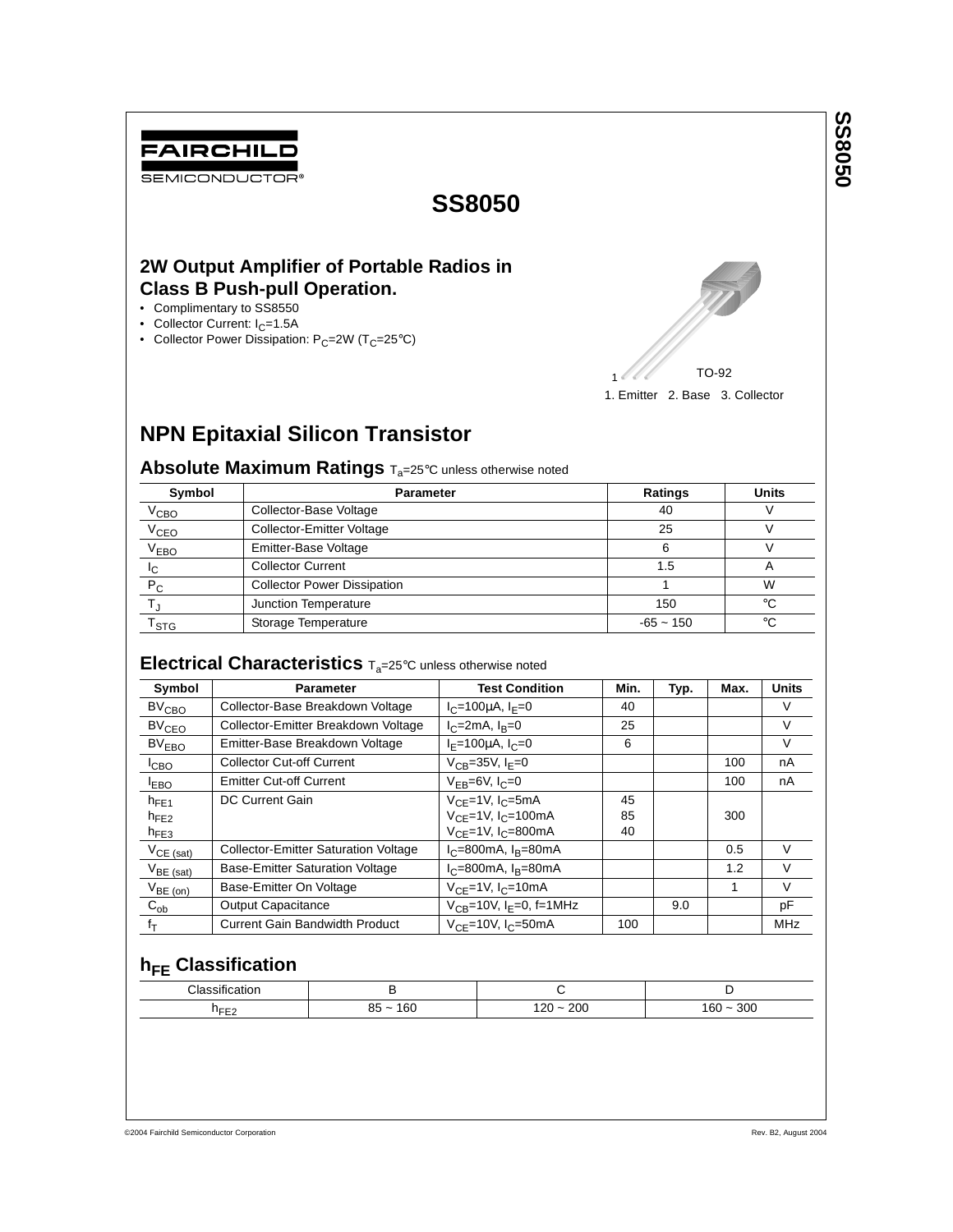

©2004 Fairchild Semiconductor Corporation

Rev. B2, August 2004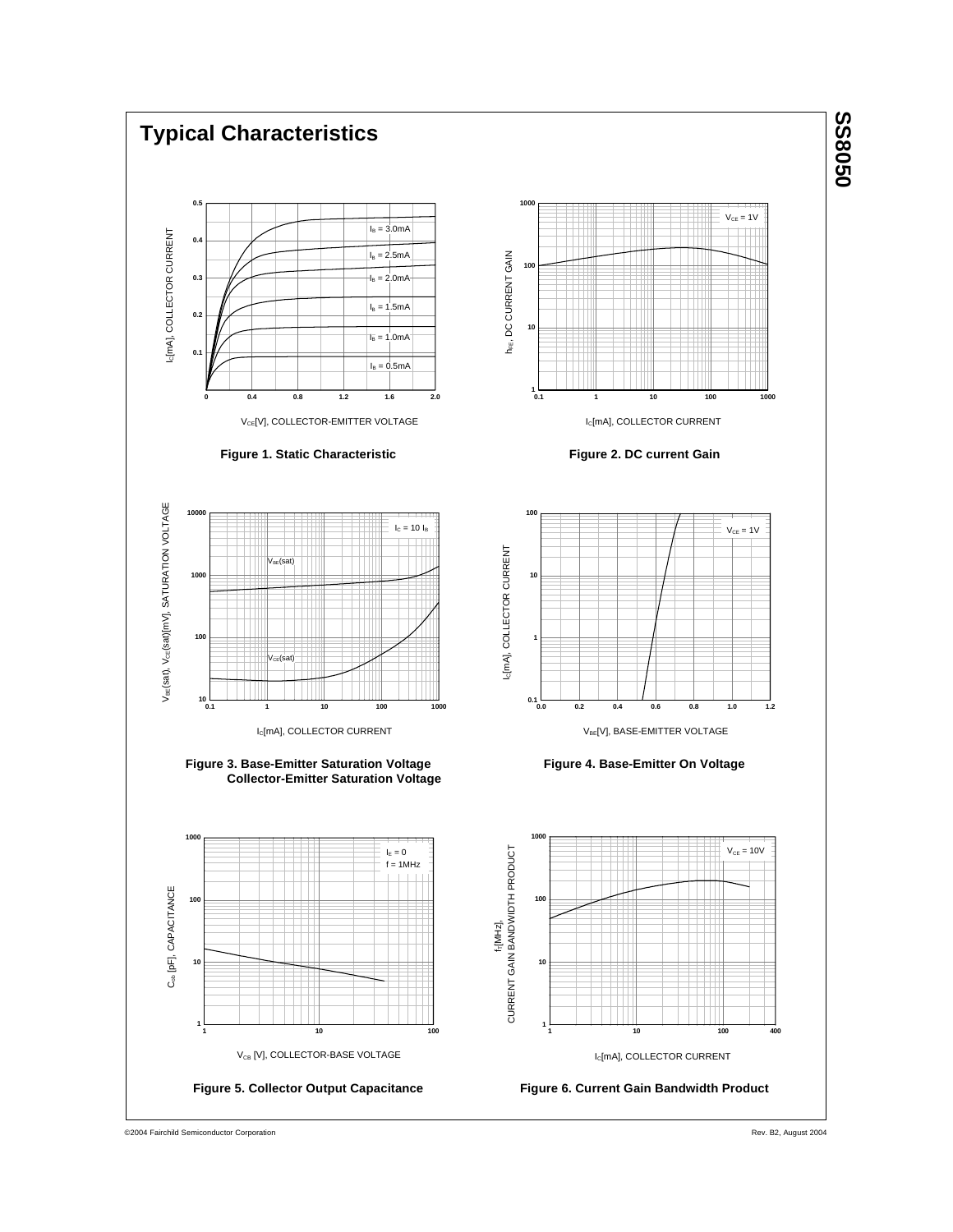